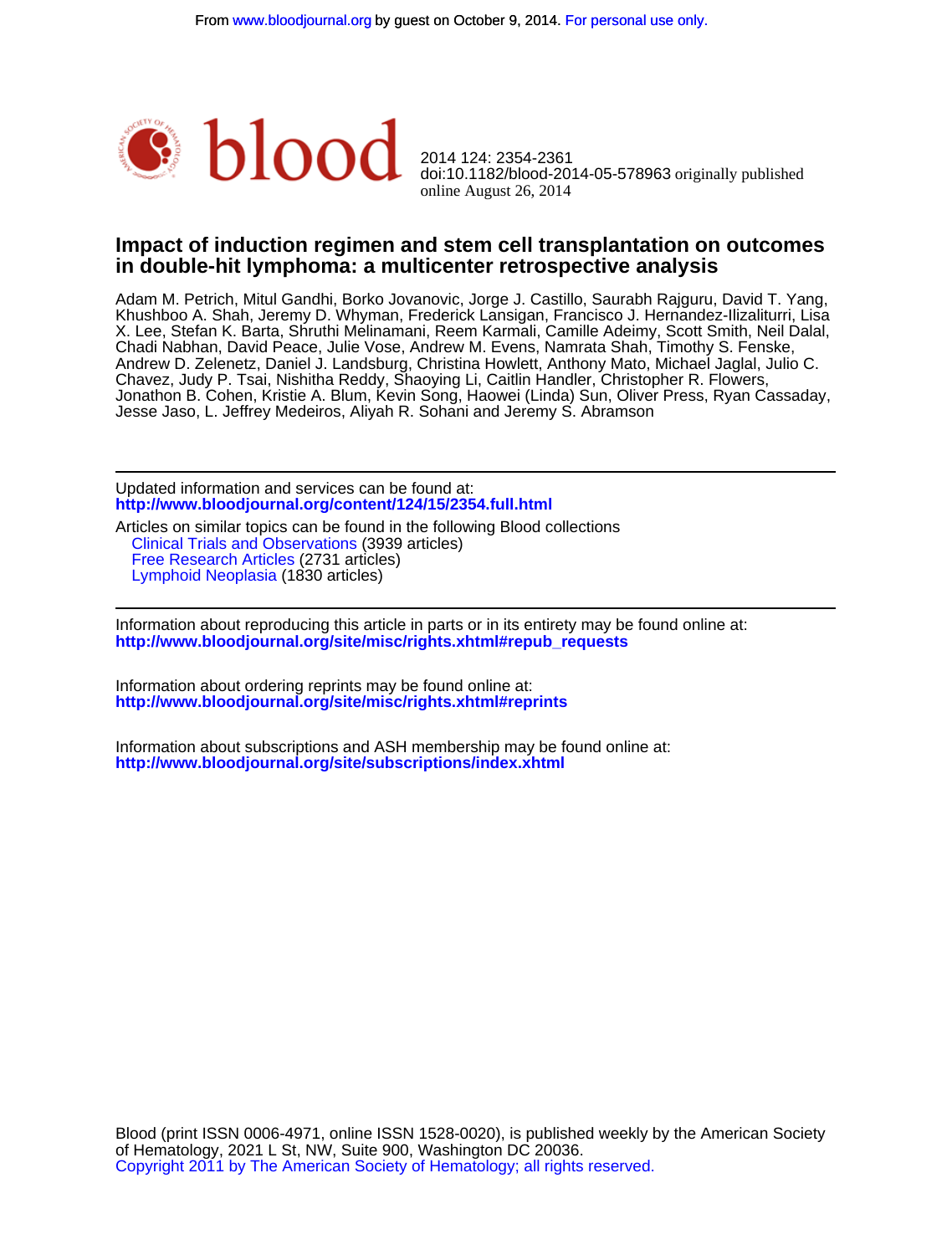# Regular Article

## CLINICAL TRIALS AND OBSERVATIONS

## Impact of induction regimen and stem cell transplantation on outcomes in double-hit lymphoma: a multicenter retrospective analysis

Adam M. Petrich,<sup>1</sup> Mitul Gandhi,<sup>1</sup> Borko Jovanovic,<sup>1</sup> Jorge J. Castillo,<sup>2</sup> Saurabh Rajguru,<sup>3</sup> David T. Yang,<sup>4</sup> Khushboo A. Shah,<sup>5</sup> Jeremy D. Whyman,<sup>5</sup> Frederick Lansigan,<sup>5</sup> Francisco J. Hernandez-Ilizaliturri,<sup>6</sup> Lisa X. Lee,<sup>7</sup> Stefan K. Barta,<sup>7</sup> Shruthi Melinamani,<sup>8</sup> Reem Karmali,<sup>8</sup> Camille Adeimy,<sup>9</sup> Scott Smith,<sup>9</sup> Neil Dalal,<sup>10</sup> Chadi Nabhan,<sup>11</sup> David Peace,<sup>12</sup> Julie Vose,<sup>13</sup> Andrew M. Evens,<sup>14</sup> Namrata Shah,<sup>15</sup> Timothy S. Fenske,<sup>15</sup> Andrew D. Zelenetz,<sup>16</sup> Daniel J. Landsburg,<sup>17</sup> Christina Howlett,<sup>18,19</sup> Anthony Mato,<sup>17,18</sup> Michael Jaglal,<sup>20</sup> Julio C. Chavez,<sup>20</sup> Judy P. Tsai,<sup>21</sup> Nishitha Reddy,<sup>21</sup> Shaoying Li,<sup>22</sup> Caitlin Handler,<sup>23</sup> Christopher R. Flowers,<sup>23</sup> Jonathon B. Cohen,<sup>23,24</sup> Kristie A. Blum,<sup>24</sup> Kevin Song,<sup>25</sup> Haowei (Linda) Sun,<sup>25</sup> Oliver Press,<sup>26</sup> Ryan Cassaday,<sup>26</sup> Jesse Jaso,<sup>27</sup> L. Jeffrey Medeiros,<sup>27</sup> Aliyah R. Sohani,<sup>28</sup> and Jeremy S. Abramson<sup>29</sup>

<sup>1</sup> Robert H. Lurie Comprehensive Cancer Center, Northwestern University, Chicago, IL; <sup>2</sup>Division of Hematologic Malignancies, Dana-Farber Cancer Institute, Boston, MA; <sup>3</sup>Division of Hematology/Oncology and <sup>4</sup>Department of Pathology and Laboratory Medicine, University of Wisconsin, Madison, WI; <sup>5</sup>Hematology/Oncology, Dartmouth-Hitchcock Medical Center, Lebanon, NH; <sup>6</sup>Departments of Immunology and Medicine, Roswell Park Cancer Institute, Buffalo, NY; <sup>7</sup>Department of Oncology, Albert-Einstein Cancer Center-Montefiore Medical Center, Bronx, NY; <sup>8</sup>Hematology & Oncology, Rush University Medical Center, Chicago, IL; <sup>9</sup>Cardinal Bernardin Cancer Center, Loyola University Medical Center, Maywood, IL; <sup>10</sup>Division of Hematology/Oncology, Advocate Lutheran General Hospital, Park Ridge, IL; <sup>11</sup>Section of Hematology and Oncology, Department of Medicine, The University of Chicago, Chicago, IL; <sup>12</sup>Department of Medicine, Section of Hematology-Oncology, University of Illinois at Chicago, Chicago, IL; <sup>13</sup>Hematology/Oncology, University of Nebraska Medical Center, Omaha, NE; 14Division of Hematology/Oncology, Tufts Medical Center and Tufts University School of Medicine, Boston, MA; <sup>15</sup>Division of Hematology & Oncology, Medical College of Wisconsin, Milwaukee, WI; <sup>16</sup>Department of Medicine, Memorial Sloan-Kettering Cancer Center, New York, NY; <sup>17</sup>Division of Hematology/Oncology, Hospital of the University of Pennsylvania, Philadelphia, PA; <sup>18</sup>Division of Hematology/Oncology, Hackensack University Medical Center, Hackensack, NJ; <sup>19</sup>Ernest Mario School of Pharmacy, Rutgers, The State University of New Jersey, Piscataway, NJ; <sup>20</sup>Department of Malignant Hematology, Moffitt Cancer Center, Tampa, FL; <sup>21</sup>Division of Hematology/Oncology and <sup>22</sup>Department of Pathology, Microbiology, and Immunology, Vanderbilt University Medical Center, Nashville, TN; <sup>23</sup>Department of Hematology and Medical Oncology, Winship Cancer Institute of Emory University, Atlanta, GA; 24Division of Hematology, The Ohio State University-James Comprehensive Cancer Center, Columbus, OH; <sup>25</sup>Leukemia/BMT Program of British Columbia, British Columbia Cancer Agency, Vancouver, BC, Canada; <sup>26</sup>Clinical Research Division, Fred Hutchinson Cancer Research Center, Seattle, WA; <sup>27</sup>Department of Pathology, MD Anderson Cancer Center, Houston, TX; and <sup>28</sup>Department of Pathology and <sup>29</sup>Center for Lymphoma, Massachusetts General Hospital Cancer Center, Boston, MA

#### Key Points

- A subset of DHL patients may be cured, and some patients may benefit from intensive induction.
- Further investigations into the roles of SCT and novel agents are needed.

Patients with double-hit lymphoma (DHL), which is characterized by rearrangements of MYC and either BCL2 or BCL6, face poor prognoses. We conducted a retrospective multicenter study of the impact of baseline clinical factors, induction therapy, and stem cell transplant (SCT) on the outcomes of 311 patients with previously untreated DHL. At median follow-up of 23 months, the median progression-free survival (PFS) and overall survival (OS) rates among all patients were 10.9 and 21.9 months, respectively. Forty percent of patients remain disease-free and 49% remain alive at 2 years. Intensive induction was associated with improved PFS, but not OS, and SCT was not associated with improved OS among patients achieving first complete remission ( $P = .14$ ). By multivariate analysis, advanced stage, central nervous system involvement, leukocyto-

sis, and LDH >3 times the upper limit of normal were associated with higher risk of death. Correcting for these, intensive induction was associated with improved OS. We developed a novel risk score for DHL, which divides patients into high-, intermediate-, and low-risk groups. In conclusion, a subset of DHL patients may be cured, and some patients may benefit from intensive induction. Further investigations into the roles of SCT and novel agents are needed. (Blood. 2014;124(15):2354-2361)

### Introduction

Rearrangement of the MYC proto-oncogene, classically described in Burkitt lymphoma (BL), may occur in other B-cell lymphomas, and confers an adverse prognosis in patients with diffuse large B-cell

Submitted May 29, 2014; accepted August 11, 2014. Prepublished online as Blood First Edition paper, August 26, 2014; DOI 10.1182/blood-2014-05- 578963.

A.M.P. and M.G. contributed equally to this study.

Presented in part at the American Society of Hematology Annual Meeting, New Orleans, Louisiana, December 9, 2013.

lymphoma (DLBCL) treated with rituximab, cyclophosphamide, doxorubicin, vincristine, and prednisone  $(R$ -CHOP).<sup>1,2</sup> Cases in which MYC rearrangement coincides with other recurring translocations

The online version of this article contains a data supplement.

The publication costs of this article were defrayed in part by page charge payment. Therefore, and solely to indicate this fact, this article is hereby marked "advertisement" in accordance with 18 USC section 1734.

© 2014 by The American Society of Hematology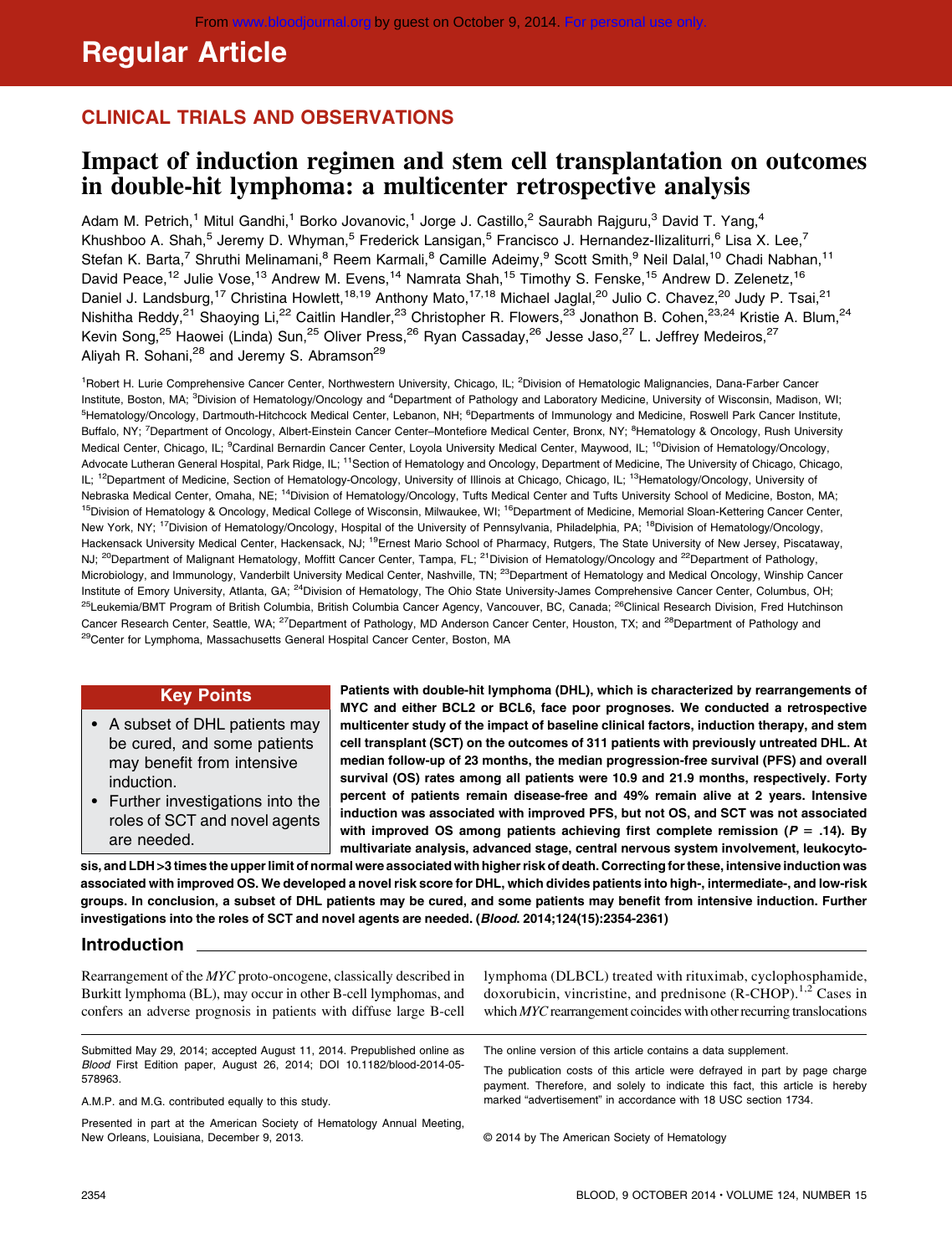of either BCL2 or BCL6 have been termed "double-hit" lymphomas (DHL) on the basis of their dual genetic insults, or "triple-hit" lymphoma (THL) if all 3 rearrangements coexist.<sup>3,4</sup> Presently, it remains unclear whether patients with THL fare differently from those with DHL.<sup>5,6</sup> DHL and THL have been reported almost exclusively among DLBCL and B-cell lymphoma unclassifiable with features intermediate between DLBCL and BL (BCLU) histologies.<sup>5</sup> DHL, as defined by cytogenetic criteria (karyotype or fluorescence in situ hybridization [FISH]), constitutes anywhere from 3% to 32% of cases of DLBCL in individual case series,<sup>7,8</sup> but its true frequency is likely 5% to 10% based on collective data.<sup>9</sup>

Multiple retrospective series suggest that patients with DHL, as defined by FISH, face very poor prognoses when treated with R-CHOP, with a median overall survival  $(OS)$  of 12 months or less.<sup>10-14</sup> These studies furthermore suggest that, compared with patients with non-DHL DLBCL, DHL patients more frequently present with extranodal involvement, elevated lactate dehydrogenase (LDH) levels, central nervous system (CNS) involvement, and higher international prognostic index (IPI) scores.<sup>15</sup> Most of these studies comprised between 10 and 28 patients with DHL, making it difficult to form generalized conclusions about disease features, prognosis, and treatment.

The role of intensified induction regimens for patients with DHL is of interest, given the well-defined role of these regimens in patients with  $BL^{16,17}$ ; however, their efficacy in DHL remains unknown. Retrospective analyses thus far have not identified outcomes superior to those observed with R-CHOP when using intensive regimens such as R-Hyper CVAD/MA (rituximab, cyclophosphamide, vincristine, doxorubicin, dexamethasone/methotrexate, cytarabine) or R-CODOX-M/IVAC (rituximab, cyclophosphamide, vincristine, doxorubicin, methotrexate/ifosfamide, etoposide cytarabine).15,18,19 There are both randomized<sup>20,21</sup> and single-arm phase 2 data<sup>22</sup> suggesting that intensive induction and/or consolidation therapy may improve outcomes for selected patients with DLBCL, though none have assessed outcome with respect to DHL. Similarly, consolidation with either high-dose chemotherapy with autologous stem cell transplant (HDT-ASCT)<sup>23</sup> or allogeneic (allo) stem cell transplant (SCT),<sup>24</sup> may also improve outcomes in patients with aggressive B-cell malignancies, although the role of each in DHL remains undefined.

Given the limitations of existing data, and the poor outcomes observed for patients with DHL treated with R-CHOP, we sought to (1) further characterize the clinical features of DHL, (2) evaluate whether intensive induction therapy and/or frontline SCT consolidation is associated with improved outcomes in DHL, and (3) determine whether current prognostic models for DLBCL are applicable to DHL. We performed a large multicenter retrospective analysis of patients with DHL (defined by FISH) to address these questions.

### Patients and methods

We conducted a multicenter, retrospective analysis of patients diagnosed with DHL and treated across 23 North American academic medical centers. The study protocol was approved by the institutional review board of each institution. All patients were adults (age  $>18$  years) diagnosed between January 2000 and December 2012 with B-cell lymphoma carrying a MYC rearrangement, as detected by FISH or conventional cytogenetics, along with either BCL2 rearrangement or BCL6 rearrangement, or both. Neither expression of MYC and/or BCL2 by immunohistochemistry (IHC) nor other FISH-detected MYC abnormalities (eg, gain of copy number) were included as eligibility criteria. Patients were excluded for known human immunodeficiency virus (HIV), Burkitt lymphoma/leukemia (but not Burkitt-like

lymphoma), and for previous treatment (but not diagnosis) of indolent non-Hodgkin lymphoma (NHL).

The clinical variables collected are provided in supplemental Table 1; patients were not excluded solely on the basis of missing data. Data for 355 patients were submitted, and 44 were excluded by eligibility criteria, leaving 311 for the final analysis. Pathology was reviewed by hematopathologists at participating institutions (though not centrally), and no data regarding toxicity or supportive measures were collected. All clinical management decisions and response evaluations were performed independently by the patients' treating physicians. Approximately 159 patients included in this analysis were included in previous single-center analyses,  $8,12,19,25-28$  though each differed from the current report in terms of eligibility criteria and research questions.

#### Statistical analyses

Baseline (pretreatment) and treatment variables were collected, along with dates of first progression, last follow-up, and death. Univariate analyses (UVA) for OS were performed using each of the pretreatment variables evaluated. OS was computed from the date of diagnosis to the date of either death or last documented follow-up. Progression-free survival (PFS) was calculated from the date of diagnosis to either progression or death from any cause. Survival analyses were performed regardless of duration or type of therapy received. PFS and OS rates were estimated using the Kaplan-Meier method, and differences were assessed with the log-rank (Mantel-Cox) test. Bivariate associations between pretreatment clinical and laboratory factors and survival were assessed. Variables with a  $P < .05$  on UVA were included in the stepwise multivariate Cox proportional hazards model. Hazard ratios (HR) and their 95% confidence intervals (CI) were calculated. To evaluate the impact of induction regimen, the Cox proportional hazards model was recalculated with the addition of induction regimen as a variable. Significant factors identified in the multiple variable analysis (MVA) were used to construct a prognostic model and develop a candidate prognostic score for DHL. The presence of each variable was assigned one point, and the sum of the variables constituted the DHL prognostic score. Kaplan-Meier survivals curves were generated, and UVA was performed, with Prism software (GraphPad, LaJolla, CA); multivariate analyses were performed with Stata version 12.1 (StataCorp, College Station, TX). Differences in categorical data were calculated using the Fisher exact test with significance defined as  $P \leq .05$ . All P values are two-tailed.

### Results

#### Baseline characteristics

Baseline patient characteristics are presented in Table 1. Median year of diagnosis was 2010, nearly two-thirds of patients had stage IV disease, and at least 45% of patients with available data presented with B symptoms. Among those who underwent CNS staging, approximately 10% had involvement at the time of diagnosis, but nearly onethird of patients did not have reported baseline CNS staging. Bone marrow involvement and extranodal disease (beyond marrow involvement) were present in 41% and 59% of patients, respectively.

The most common histologies were DLBCL (50%) and BCLU (48%). Most patients (87%) had BCL2 rearrangements, 5% had BCL6 rearrangements, and 7% had both. LDH was elevated in more than three-quarters of patients, and one-third had an  $LDH \geq 3$  times the upper limit of normal (ULN). White blood cell (WBC) levels was elevated in nearly one-quarter, and differential data were not available. Where tested, nearly all tumors (93%) were positive for CD20 and CD10, consistent with germinal center (GC) derivation (rates of GC origin were not significantly different when analyzed among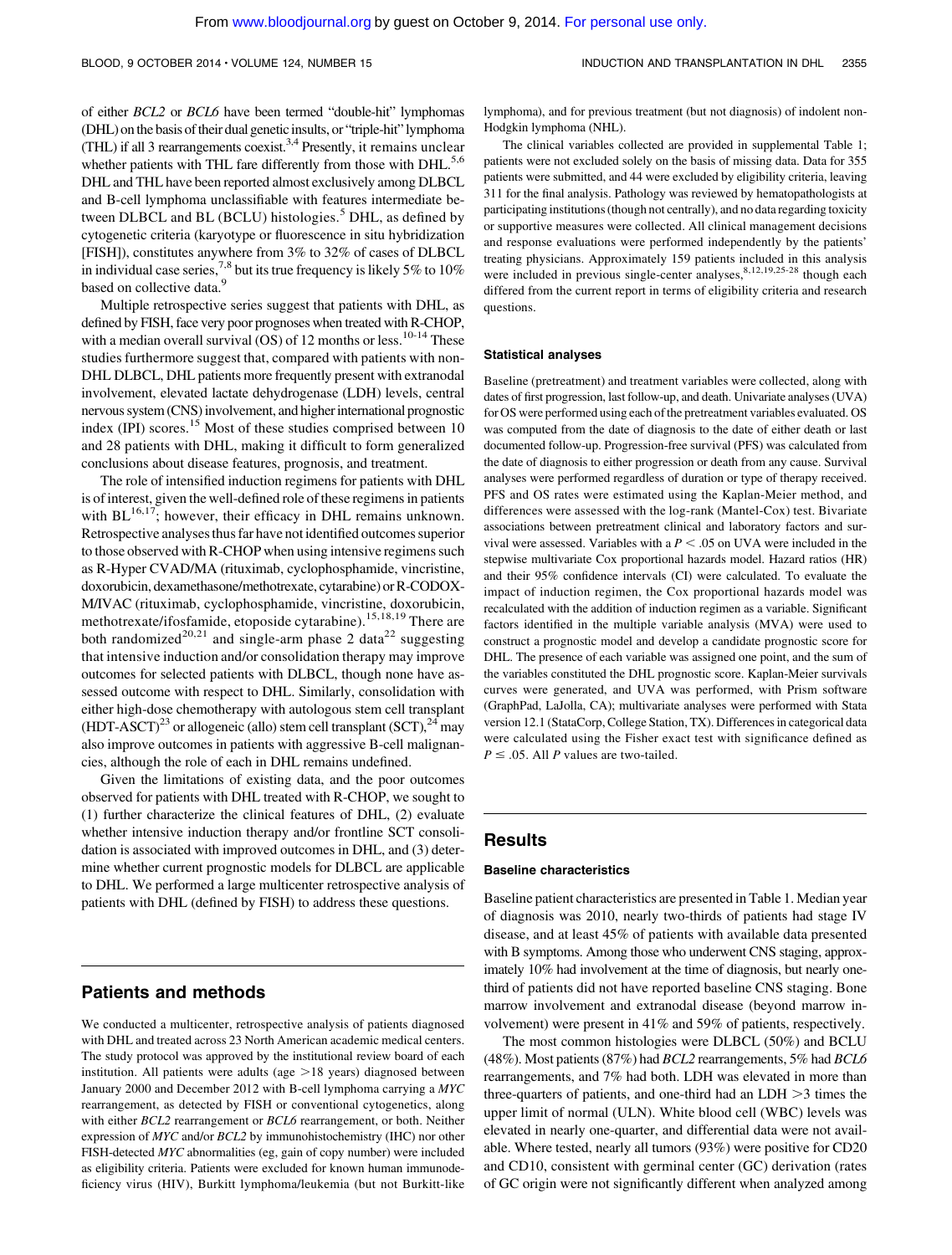$n<sub>0</sub>$ 

#### 2356 PETRICH et al BLOOD, 9 OCTOBER 2014 • VOLUME 124, NUMBER 15

#### Table 1. Baseline characteristics of patients with DHL ( $N = 311$ )

|                                         | '' ( / 0)        |
|-----------------------------------------|------------------|
| <b>Patient characteristics</b>          |                  |
| Median age at dx (range)                | 60 (19-87)       |
| Male                                    | 187 (61)         |
| Median year of dx                       | 2010             |
| Race/Ethnicity                          |                  |
| White (non-Hispanic)                    | 225 (72)         |
| <b>Black</b>                            | 9(3)             |
| Asian                                   | 7(2)             |
| Hispanic<br>Other/unknown               | 19(6)            |
| <b>ECOG PS</b>                          | 51 (16)          |
| 0                                       | 79 (25)          |
| 1                                       | 142 (46)         |
| 2                                       | 65 (21)          |
| 3                                       | 15(5)            |
| 4                                       | 6(2)             |
| <b>NA</b>                               | 4(1)             |
| Median BSA, m <sup>2</sup> (range)      | 2.0 (1.37-2.80)  |
| Median BMI (range)                      | 27.4 (18.1-47.0) |
| Prior indolent NHL                      | 67 (22)          |
| <b>Disease characteristics</b>          |                  |
| Stage                                   |                  |
| L                                       | 20(6)            |
| $\mathbf{I}$                            | 36 (12)          |
| Ш                                       | 49 (16)          |
| IV                                      | 206 (65)         |
| <b>B</b> symptoms                       |                  |
| Present                                 | 139 (45)         |
| Absent                                  | 103 (33)         |
| NA<br>Extranodal sites*                 | 69 (22)          |
| 0                                       | 123 (40)         |
| 1                                       | 100 (32)         |
| 2                                       | 57 (18)          |
| 3                                       | 21(7)            |
| 4 or more                               | 9(3)             |
| <b>NA</b>                               | $1$ (<1)         |
| Bone marrow involvement                 |                  |
| Positive                                | 129 (41)         |
| Negative                                | 162 (52)         |
| <b>NA</b>                               | 20(6)            |
| CNS involvement*                        |                  |
| Positive                                | 23(7)            |
| Negative                                | 185 (59)         |
| ΝA                                      | 102 (33)         |
| Pathology/laboratory characteristics    |                  |
| Histology                               |                  |
| <b>DLBCL</b>                            | 154 (50)         |
| <b>BCLU</b><br>FL                       | 150 (48)         |
| Partner translocation                   | 7 (2)            |
| BCL <sub>2</sub>                        | 270 (87)         |
| BCL6                                    | 16(5)            |
| Both BCL2 and BCL6                      | 25(8)            |
| Cell of origin                          |                  |
| GCB+                                    | 181 (58)         |
| Non-GCB                                 | 27(9)            |
| ΝA                                      | 102 (33)         |
| Median LDH level, U/L (range)           | 545 (120-42 000) |
| LDH level relative to ULN               |                  |
| $>$ ULN                                 | 236 (76)         |
| $>3\times$ ULN                          | 103 (33)         |
| Median WBC, 10 <sup>3</sup> /mL (range) | $6.8(1-355)$     |
| WBC relative to ULN                     |                  |
| Elevated                                | 68 (22)          |

#### Table 1. (continued)

|                                    | n (%)        |
|------------------------------------|--------------|
| Normal                             | 174 (56)     |
| <b>NA</b>                          | 69 (22)      |
| Median albumin level, g/dL (range) | $3.5(2-5.1)$ |
| CD <sub>10</sub> status            |              |
| Positive <sup>+</sup>              | 255 (82)     |
| Negative                           | 18(6)        |
| <b>NA</b>                          | 38 (12)      |
| CD <sub>20</sub> status            |              |
| Positive                           | 269 (86)     |
| Negative                           | 10(3)        |
| <b>NA</b>                          | 32(10)       |

Dx, diagnosis; ECOG PS, Eastern Cooperative Group performance status; BSA, body surface area; BMI, body mass index; NHL, non-Hodgkin lymphoma; CNS, central nervous system; DLBCL, diffuse large B-cell lymphoma; BCLU, B-cell lymphoma unclassifiable with features intermediate between DLBCL and Burkitt lymphoma; FL, follicular lymphoma; GCB, germinal center B-cell origin; LDH, lactate dehydrogenase; ULN, upper limit of normal; NA, not available.

\*CSF vs parenchymal involvement not obtained.

†Discrepancy between rates of GCB and CD10 positivity are the result of more missing data with respect to cell of origin.

only those with DLBCL  $[\chi^2, P = .25]$ ). Data were missing for onehalf or more of patients for other IHC markers.

#### Treatment, response, and use of SCT

Data regarding treatment variables are provided in Table 2. Of those with reported data, 95% received rituximab as part of induction. R-CHOP was the most frequently used induction regimen (32%) followed by R-HyperCVAD/MA and DA-EPOCH-R (dose-adjusted etoposide, prednisone, vincristine, cyclophosphamide, and doxorubicin) in 21% each. R-CODOX-M/IVAC was administered to 14% of patients. Among all patients, the median number of induction chemotherapy cycles was 5 (range 0-9). Those with DLBCL  $(\chi^2,$  $P = .007$ ) and those over age 60 ( $\chi^2$ ,  $P = .001$ ) were more likely to receive R-CHOP or DA-EPOCH-R compared with R-HyperCVAD/ MA or R-CODOX-M/IVAC, but Eastern Cooperative Oncology Group (ECOG) performance status (PS; 0-1 vs 2-4) did not affect choice of treatment. Response rates by induction regimen are provided in Figure 1. DA-EPOCH-R resulted in significantly higher rates of CR compared with R-CHOP, R-CODOX-M/IVAC, or "other/ multiple" regimens. A total of 83 patients underwent SCT at any time, 39 of whom had SCT (28 HDT-ASCT; 11 allo-SCT) in first complete remission (CR) and 14 of whom had SCT during first response, but not in CR (eg, in partial response). Of 154 patients with documented progression, 106 were treated with salvage chemotherapy, with RICE (rituximab, ifosfamide, carboplatin, etoposide) being the most commonly used (47%).

#### **Outcomes**

The median duration of follow-up for all living patients was 23 months (range, 1-126). A total of 118 patients (38%) were alive without progression at last follow-up, and 151 patients have died. The median PFS and OS rates for the entire cohort were 10.9 and 21.9 months, respectively (Figure 2A), and the PFS and OS rates at 2 years were 40% and 49%, respectively. Figure 2B-C shows PFS and OS rates by induction regimen, whereas Figure 2D-E shows all patients receiving any of the 3 intensive regimens pooled together, compared with R-CHOP. Although complete PFS data were missing for 69 patients (OS data available for all 311 patients), a significant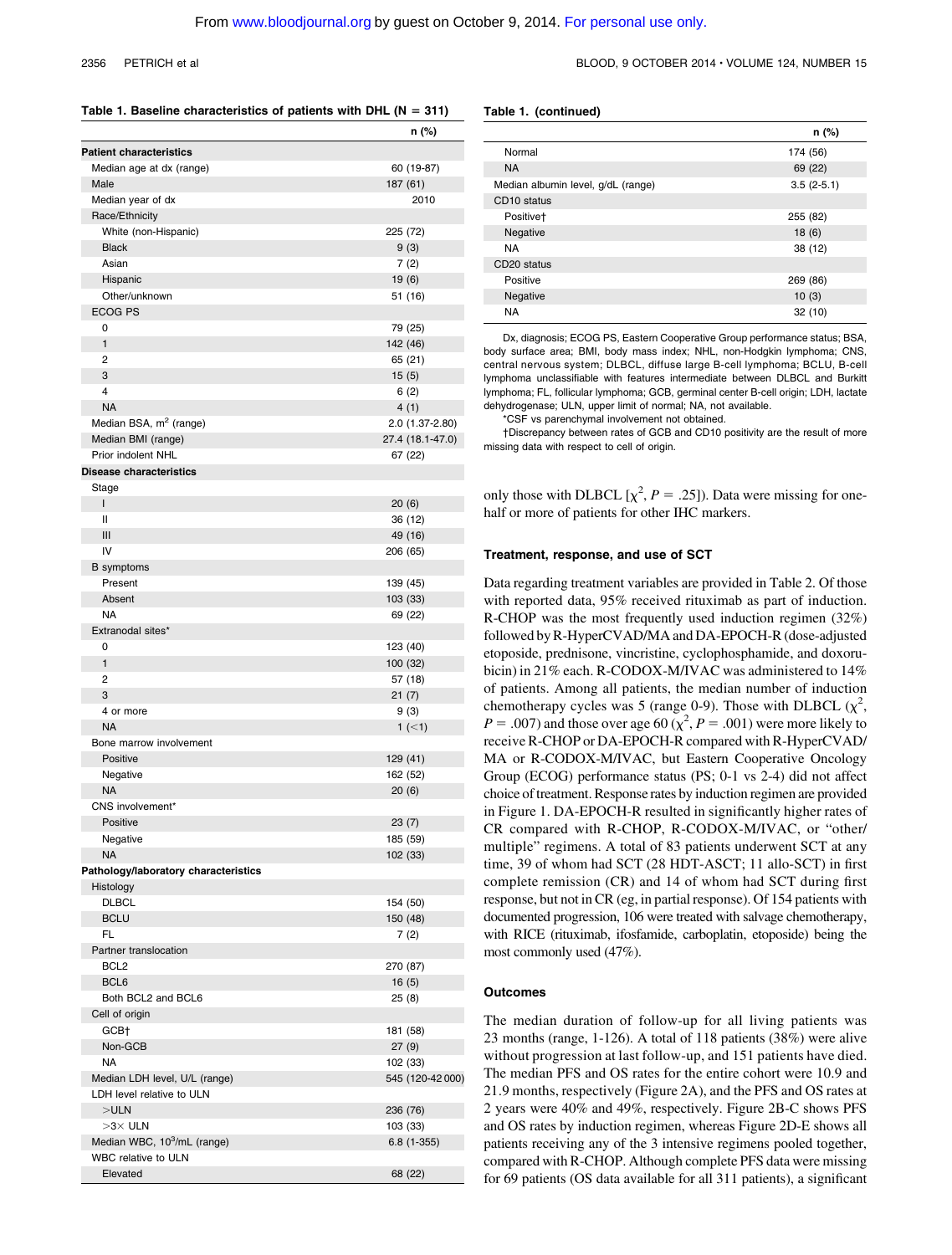$n = 100$ 

#### BLOOD, 9 OCTOBER 2014 · VOLUME 124, NUMBER 15 **INDUCTION AND TRANSPLANTATION IN DHL** 2357

#### Table 2. Treatment patterns ( $N = 311$ )

|                                      | п (%)    |
|--------------------------------------|----------|
| <b>Induction regimen</b>             |          |
| R-CHOP                               | 100 (32) |
| R-Hyper-CVAD                         | 65 (21)  |
| DA-EPOCH-R                           | 64 (21)  |
| R-CODOX-M/IVAC                       | 42 (14)  |
| R-ICE                                | 9(3)     |
| Other/multiple                       | 31(10)   |
| <b>Rituximab included</b>            |          |
| Yes                                  | 268 (86) |
| <b>No</b>                            | 15(5)    |
| <b>NA</b>                            | 27(9)    |
| Median # Cycles administered (range) | $5(0-9)$ |
| <b>CNS prophylaxis</b>               |          |
| None                                 | 130 (42) |
| <b>MTX</b>                           | 102 (33) |
| Ara-C                                | 6(2)     |
| <b>Both</b>                          | 66 (21)  |
| <b>NA</b>                            | 7(2)     |
| Stem cell transplantation            |          |
| At any time                          | 83 (27)  |
| In first CR                          | 53 (17)  |
| Autologous SCT in first CR           | 39(13)   |
| Allogeneic SCT in first CR           | 14(5)    |
| Salvage chemotherapy                 |          |
| R-ICE                                | 50(16)   |
| <b>R-ESHAP</b>                       | 6(2)     |
| R-DHAP                               | $2 (-1)$ |
| Other                                | 48 (15)  |
| <b>NA</b>                            | 203 (65) |

R-CHOP, rituximab, cyclophosphamide, doxorubicin, vincristine, prednisone; R-Hyper CVAD, rituximab, cyclophosphomide, vincristine, doxorubicin, dexamethasone, alternating with methotrexate and cytarabine; R-CODOX-M/IVAC, rituximab, cyclophosphamide, vincristine, dexamethasone, methotrexate, ifosfamide, etoposide, cytarabine; R-ICE, rituximab, ifosfomie, carboplatin, etoposide; NA, not available; CNS, central nervous system; MTX, methotrexate; Ara-C, cytarabine; CR, complete remission; R-ESHAP: rituximab, etoposide, methylprednisolone, cytarabine, cisplatin; R-DHAP: rituximab, dexamethasone, cytarabine, cisplatin.

difference in PFS was observed between patients receiving frontline R-CHOP compared with those receiving any of the 3 intensive induction regimens evaluated (median PFS 7.8 vs 21.6 months;  $P = .001$ ). With respect to R-CHOP, each intensive regimen was associated with significantly improved PFS (Hyper CVAD,  $P = .001$ ; CODOX-M/IVAC,  $P = .036$ ; DA-EPOCH-R,  $P = .0463$ ), but no difference was observed comparing intensive regimens with one another (data not shown).

Among patients who achieved a CR to frontline therapy, median OS was similar for those who were observed (103 months) and those who underwent consolidation SCT of any type (median OS not reached;  $P = .14$ ; Figure 3A). Median OS was not reached for patients who received either auto- or allo-SCT in first CR  $(P = .302)$ .

Among patients presenting with CNS involvement, the median OS was significantly inferior to that of patients confirmed to be free of CNS disease at diagnosis (6 vs 36 months;  $P < .0001$ ). Among patients without CNS involvement identified at diagnosis, the use of MTX-containing CNS prophylaxis (either intravenous or intrathecal) was associated with a median OS of 45 months, compared with 14 months in patients who did not receive CNS-directed therapy  $(P = .06;$  Figure 3B). Patients with relapsed/refractory disease faced a dismal overall prognosis, though salvage therapy was associated with a median OS of 17 months compared with 8

months for those not known to have received salvage therapy  $(P < .0001;$  Figure 3C).

### Univariate/multivariate analyses and prognostic modeling

Each of the variables collected was evaluated by UVA with respect to impact on OS. Data were missing for  $>25\%$  of patients for certain laboratory values (hemoglobin level and platelet count), IHC results (CD5, CD19, CD22, CD30, CD45, CD79a, and MYC), and FISH/ cytogenetic features (MYC gain of copy [GOC], BCL2 GOC, BCL6 GOC), so these factors were excluded from multivariate modeling. Each of the aforementioned IHC results was evaluated by UVA, and none were significant. Of the remaining variables, the following were found to predict inferior OS: age  $\geq 60$  years, ECOG performance status 2 to 4, leukocytosis (WBC  $>$  10 000/uL), hypoalbuminemia, LDH  $>3\times$  ULN, presence of "B" symptoms,  $>1$  site of extranodal involvement, advanced Ann Arbor stage, bone marrow involvement, and CNS involvement (Table 3). OS was not affected by histology (DLBCL vs BCLU,  $P = .33$ ), partner rearrangement (BCL2 vs BCL6,  $P = .537$ ; BCL2 vs BCL6 vs THL,  $P = .677$ ), treatment era (2009 and earlier vs 2010 and later,  $P = .166$ ), preexisting indolent NHL (absent vs present,  $P = .842$ ) or cell of origin, whether evaluated among all patients ( $P = .138$ ) or only those with DLBCL  $(P = .195)$ .

The 10 variables that affected OS on UVA were incorporated into the MVA. Factors associated with increased risk of death on MVA were leukocytosis,  $LDH > 3 \times ULN$ , advanced Ann Arbor stage, and CNS involvement (Table 3). In an exploratory analysis, we added the variable of treatment (R-CHOP vs intensive induction) and found that intensive induction therapy was associated with improved survival after adjusting for other risk factors, with a hazard ratio of  $0.53$  (95% CI 0.29-0.98,  $P = .042$ ).





Figure 1. Response rates by induction regimen.  $*P < .05$  for CR rate by Fisher exact test, 2-tailed.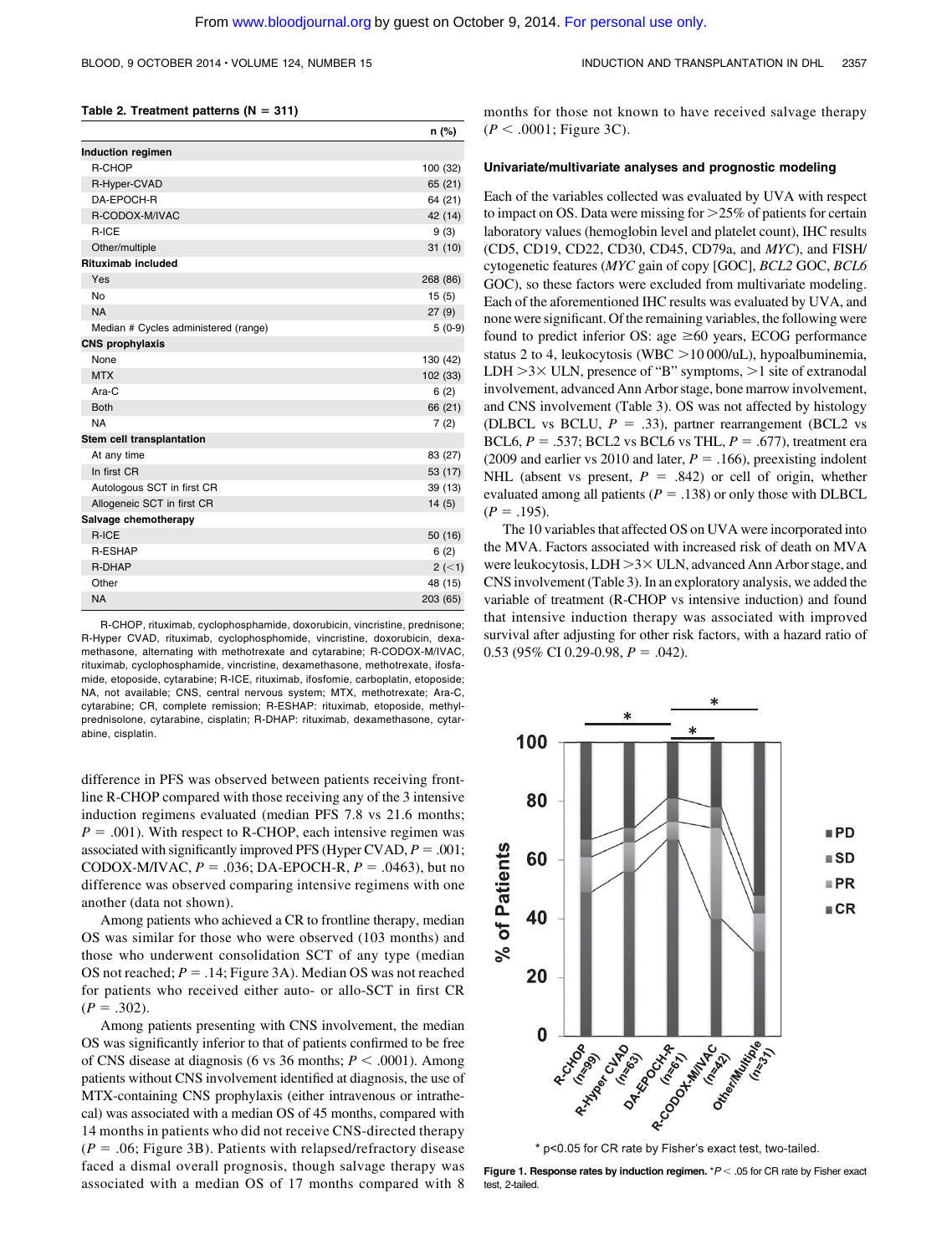

Figure 2. Comparison of long-term, progression-free, and overall survival. Kaplan-Meier curves comparing the long-term (A) progression-free survival (PFS) and overall survival (OS) of the entire cohort; PFS (B) and OS (C) by induction regimen; PFS (D) and OS (E) comparing R-CHOP with other intensified induction regimens (ie, DA-EPOCH, Hyper CVAD, and CODOX/M-IVAC).

We then used the pretreatment variables that were significant on MVA to build and evaluate a novel prognostic scoring system. Because the HR of each variable was similar (1.59-2.00), one point was assigned to each. This model was particularly effective at identifying a favorable-risk population, though cohorts with 2, 3, or 4 points by this model did not have significantly different OS curves from one another (data not shown). We therefore categorized patients into low-risk (0 points), intermediate risk (1 point), and high risk (2 or more points). Of 201 patients with sufficient evaluable data, 14 (7%) were characterized as low risk, 66 (33%) as intermediate risk, and 121 (60%) as high risk. This DHL Prognostic Index (DPI) resulted in excellent discrimination of OS curves for this population, with 2-year

estimated OS rates of 91%, 59%, and 41% in the 3 risk groups, respectively (Figure 4A). By comparison, risk stratification by means of the conventional international prognostic index  $(\text{IPI}^{29})$  and the revised IPI  $(R-IPI^{30})$  are demonstrated in Figure 4B-C.

### **Discussion**

The present analysis represents the largest and most comprehensive effort to examine patients with DHL. We demonstrated that intensive induction regimens may be associated with improved response rate,



Figure 3. Overall survival by SCT versus observation in first complete remission. Kaplan-Meier curves demonstrating overall survival (OS) by (A) use of SCT compared with observation among those in first complete remission (CR); OS by (B) those who were positive for central nervous system (CNS) involvement at the time of diagnosis compared with those who did and did not receive CNS-directed prophylaxis (PPX); and OS for (C) those with relapsed/refractory disease based on whether salvage therapy was administered (those who were not known to receive salvage therapy are included with those confirmed to have not received salvage therapy).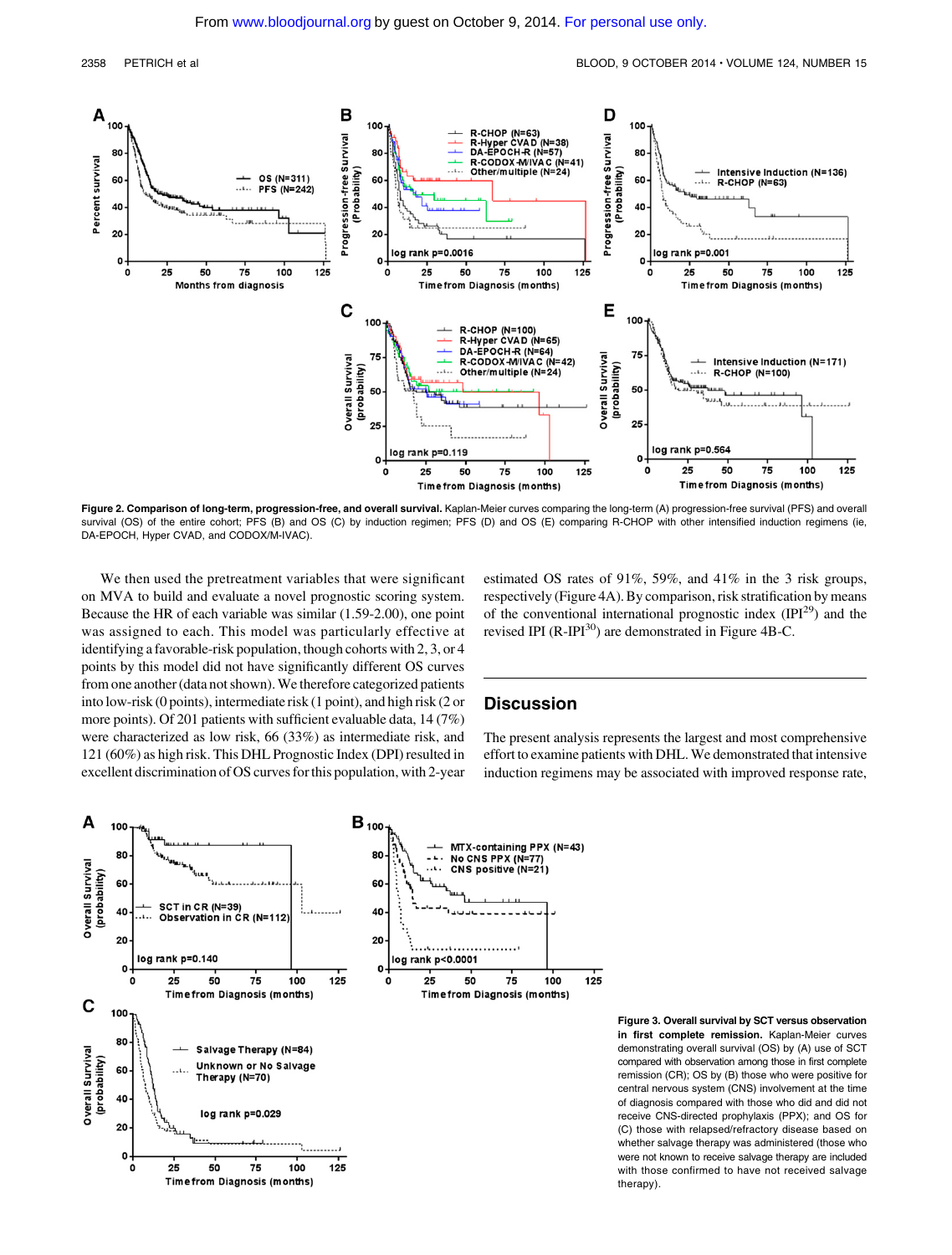| Table 3. Prognostic factors with associated hazard ratios and P values, by both univariate and multivariate analyses |
|----------------------------------------------------------------------------------------------------------------------|
|----------------------------------------------------------------------------------------------------------------------|

| Variable                | <b>Risk factor</b> | Reference univariate analysis | Hazard ratio (95% CI) | P value |
|-------------------------|--------------------|-------------------------------|-----------------------|---------|
| Age                     | $\geq 60$          | < 60                          | 1.622 (1.177, 2.234)  | .003    |
| ECOG PS                 | $2 - 4$            | $0 - 1$                       | 1.772 (1.304, 2.805)  | .001    |
| <b>WBC</b>              | $\geq 10^3$        | $< 10^{3}$                    | 2.249 (1.694, 4.349)  | < .001  |
| Albumin                 | $\leq 4$           | $\geq 4$                      | 1.864 (1.318, 3.026)  | .001    |
| LDH                     | $>3\times$ ULN     | $\leq 3 \times$ ULN           | 1.907 (1.131, 2.609)  | .011    |
| <b>B</b> symptoms       | Present            | Absent                        | 1.587 (1.083, 2.414)  | .019    |
| Extranodal disease      | $>1$ site          | $0-1$ site                    | 1.518 (1.099, 2.294)  | .014    |
| Ann Arbor Stage         | $3 - 4$            | $1 - 2$                       | 2.607 (1.373, 3.138)  | .001    |
| Bone marrow involvement | Positive           | Negative                      | 1.906 (1.357, 2.851)  | < .001  |
| CNS involvement         | Present            | Absent                        | 4.700 (3.763, 24.77)  | < 0.001 |
| Multivariate analysis   |                    |                               |                       |         |
| <b>WBC</b>              | $\geq 10^3$        | $< 10^{3}$                    | 1.710 (1.001, 2.923)  | .05     |
| <b>LDH</b>              | $>3\times$ ULN     | $\leq 3 \times$ ULN           | 1.727 (1.000, 3.018)  | .05     |
| Ann Arbor Stage         | $3 - 4$            | $1 - 2$                       | 1.585 (1.351, 3.138)  | .014    |
| <b>CNS</b> involvement  | Present            | Absent                        | 2.000 (1.169, 3.423)  | .011    |

ECOG PS, Eastern Cooperative Oncology Group performance status; WBC, white blood cell count, in 10<sup>3</sup> cells/mL; LDH, lactate dehydrogenase, in U/L; CNS, central nervous system; ULN, upper limit of normal.

PFS, and, when correcting for adverse risk factors, OS. Although consolidative SCT in first CR was not associated with improved OS, a difference may have emerged with a larger cohort. Notably, with respect to incidence of all IPI and DPI risk factors, there was no difference between patients who underwent SCT in first CR and those who were observed in first CR (all  $\chi^2 P > .18$ ).

By MVA, adverse factors for OS at diagnosis include leukocytosis, LDH  $>3\times$  ULN, advanced Ann Arbor stage, and CNS involvement. These findings suggest that a significant minority of DHL patients may be cured of their disease, with a 2-year PFS and OS in our population of 40% and 49%, respectively. We generated a novel risk index, the DPI, that stratified DHL patients into low-, intermediate-, and high-risk groups. Most patients (60%) were high risk, but 7% were in the low-risk group and had excellent OS. Intermediate-risk DHL patients in our model have an OS (59%) comparable with that of routine DLBCL patients treated with R-CHOP who have high-risk R-IPI scores. Notably, a significant proportion of the high-risk patients in our model were alive at 2 years (41%), demonstrating the possibility of a favorable outcome even in highrisk DHL patients. As one might assume, patients who do not achieve CR face much poorer OS, with particularly dismal outcomes for those who have stable disease or progressive disease as first response (data not shown). In fact, the 2-year OS of patients achieving CR, but not consolidated with SCT, is  $>75\%$ , suggesting that the dominant predictive factor of outcome is achieving CR with induction therapy.

No study has yet identified a regimen associated with improved outcomes for patients with DHL, though the number of patients in prior studies have been small.<sup>12,18,25</sup> A phase 3 trial comparing R-CHOP with DA-EPOCH-R in patients with DLBCL unselected for adverse prognostic factors completed accrual in mid-2013, $31$ but it is unclear whether this study will have sufficient quantity of DHL patients to assess the role of intensive induction. Our data suggesting improvement in outcome favoring intensive therapy warrants



Figure 4. Overall survival by novel prognostic score, IPI, and R-IPI. Kaplan-Meier curves demonstrating overall survival (OS) by (A) a novel prognostic score among 201 patients with all data available; by (B) the original international prognostic index (IPI); and by (C) the R-IPI, for patients with DLBCL treated in the rituximab era. In the novel prognostic score, patients are assigned one point for each of the following: leukocytosis, lactate dehydrogenase  $>3\times$  ULN, Ann Arbor stage 3 or 4 disease, and CNS involvement.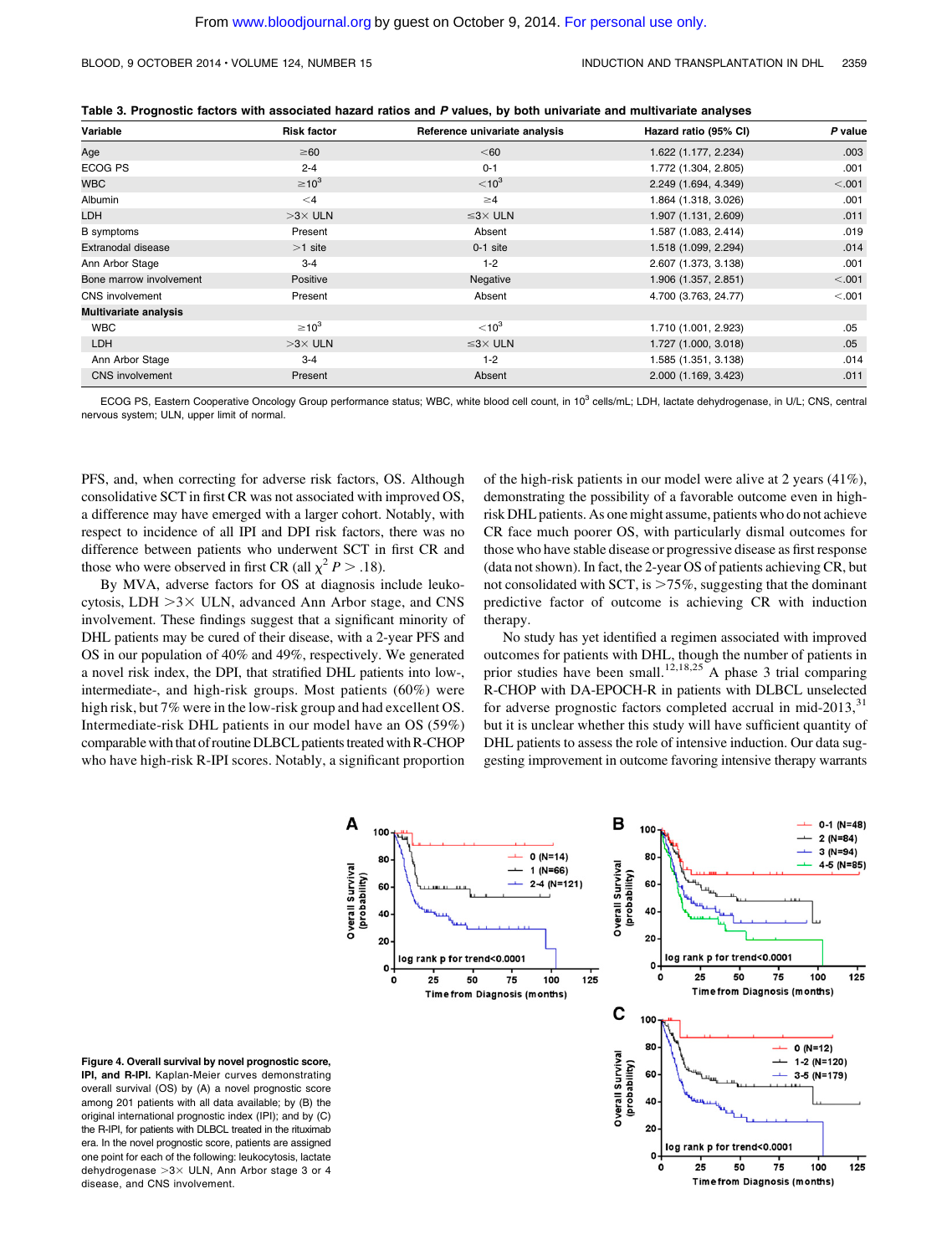further investigation, though it is important to note that selection bias may have contributed to differences in outcomes with respect to retrospective data such as these.

Our MVA indicates that age, ECOG PS, and extranodal disease each lose prognostic significance for patients with DHL, whereas advanced stage and LDH retain their importance. ECOG PS and multiple extranodal sites of disease may lose their prognostic significance in our MVA because these factors commonly coexist in patients who also have advanced-stage and elevated LDH, which may have decreased their independent prognostic value in our high-risk population. Elevated LDH was a significant factor on MVA in our study only when the cutoff of  $>3\times$  ULN was used. This may be because most DHL patients in our study had an elevated LDH (76%). This confirms the findings of other authors that a dichotomous division between elevated or normal LDH may not offer ideal prognostic discrimination for patients with DLBCL, compared with more refined incremental divisions.<sup>32,33</sup> The DPI in this study may assist in identifying patients with DHL who carry a particularly favorable prognosis. The traditional IPI identifies a similar low-risk population with an IPI score of 0.

In our study, CNS involvement and leukocytosis emerged as additional predictors of outcome for patients with DHL. The significance of leukocytosis may reflect a relatively higher frequency of leukemic-phase disease compared with conventional DLBCL.<sup>12</sup> We confirm a very poor prognosis for patients presenting with CNS involvement, as has been well-reported in DLBCL as a whole. Our data also suggest a possible role for the incorporation of CNS prophylaxis into the initial therapy of this disease, though this analysis is limited by selection bias given the retrospective nature of who was selected to receive CNS prophylactic therapy and who was not. Among CNS prophylaxis strategies, we cannot discern from our data whether intrathecal or systemic CNS prophylaxis may be preferable. Given the high rate of CNS involvement (in our series and others), CNS staging and incorporation of prophylactic therapy certainly seems warranted for DHL patients.

Regardless of induction regimen, patients with DHL face steep initial drops in curves of both PFS and OS, suggesting unacceptably high rates of early treatment failure and death. Our data demonstrated very poor outcomes in relapsed or refractory DHL patients despite salvage therapy. These results echo what has previously been observed in *MYC*-rearranged DLBCL patients in whom chemoimmunotherapy followed by HDT-ASCT produced inferior CR rates, PFS, and OS compared with patients without MYC rearrangements, irrespective of presence or absence of additional translocations.<sup>34</sup> This finding suggests that further escalation in chemotherapy intensity in the salvage setting is unlikely to yield significant benefit, and that the incorporation of novel agents as part of both induction and salvage therapy should be investigated.

Despite the weaknesses inherent in a retrospective analysis including nonuniform screening (late median year of diagnosis suggests that screening for DHL is more common now than even several years ago), treatments and follow-up, and missing data, our study has the strengths of including a large number of patients with an uncommon disease, drawn from multiple centers. Collectively, our data are hypothesis-generating and support a possible role for intensive induction therapy and consideration of consolidative stem cell transplant in first remission. Because the ability to discriminate individual prognoses remains imperfect, with many facing dismal

outcomes, DHL represents an unmet medical need that will require incorporation of novel agents as opposed to intensification of existing ones. We also demonstrate that a subset of patients with DHL will have a favorable prognosis and can be identified using our novel prognostic index.

### Acknowledgments

The authors thank Drs Jane Winter and Leo Gordon for reviewing earlier drafts of this work.

### Authorship

Contribution: A.M.P. and M.D.G. designed the study, collected and interpreted data, coordinated multicenter effort, and co-authored and revised the manuscript; B.J. interpreted data and performed statistical analyses; J.J.C., S.R., D.T.Y., K.A.S., J.D.W., L.X.L., S.M., C.A., N.D., C.H., J.P.T., C.H., H.S., and J.J. collected data; J.C., F.L., F.J.H., S.K.B., R.K., S.S., C.N., D.P., J.V., A.E., N.S., T.F., A.Z., D.L., A.M., N.R., S.L., C.R.F., J.B.C., K.A.B., K.S., O.P., R.C., J.M., S.S., and A.R.S. collected and interpreted data and revised the manuscript; and J.S.A. collected and interpreted data and co-authored and revised the manuscript.

Conflict-of-interest disclosure: A.M.P. is a consultant for and receives honoraria from Celgene, Spectrum Pharmaceuticals, Genentech, Seattle Genetics, and Janssen, and receives research funding from Millennium, Seattle Genetics, Celgene, Spectrum Pharmaceuticals, and Janssen. J.J.C. is a consultant for Otsuka and receives research funding from GlaxoSmithKline, and Millennium. S.K.B. is a consultant for Seattle Genetics and Onyx; is on the speakers' bureau for Onyx, Celgene, and Pharmacyclics; and has research funding from Otsuka. C.N. is a consultant for Genentech, Celgene, Janssen Oncology, and Medivation; is on the speakers' bureau for Celgene, GlaxoSmithKline, Dendreon, Genentech, and Janssen Oncology; and receives research funding from Celgene and Genentech. D.P. is a consultant for Seattle Genetics and Algeta; has patents, royalties, or other intellectual property with the University of Illinois at Chicago; and reports travel and other expenses from Algeta. N.R. is a consultant for Immunogen and Celgene and has research funding from Celgene. C.R.F. is a consultant for OptumRx, Algeta, and Seattle Genetics and receives research funding from Acerta, Infinity, Onyx, Janssen Oncology, Gilead Sciences, Spectrum, and Celgene. J.B.C.is a consultant for Seattle Genetics and Pharmacyclics and receives research support from Bristol Meyers Squibb and Janssen. K.S. receives research funding from Roche. A.R.S. has received honoraria from Seattle Genetics and has provided expert testimony to Western Litigation. The remaining authors declare no competing financial interests.

The current affiliation for A.M. is Division of Hematology/ Oncology, Hospital of the University of Pennsylvania, Philadelphia, Pennsylvania.

Correspondence: Adam M. Petrich, Hematology/Oncology Division, Northwestern University Feinberg School of Medicine, 676 North Saint Clair St, Suite 850, Chicago, IL 60611; e-mail: [apetrich@nmff.org.](mailto:apetrich@nmff.org)